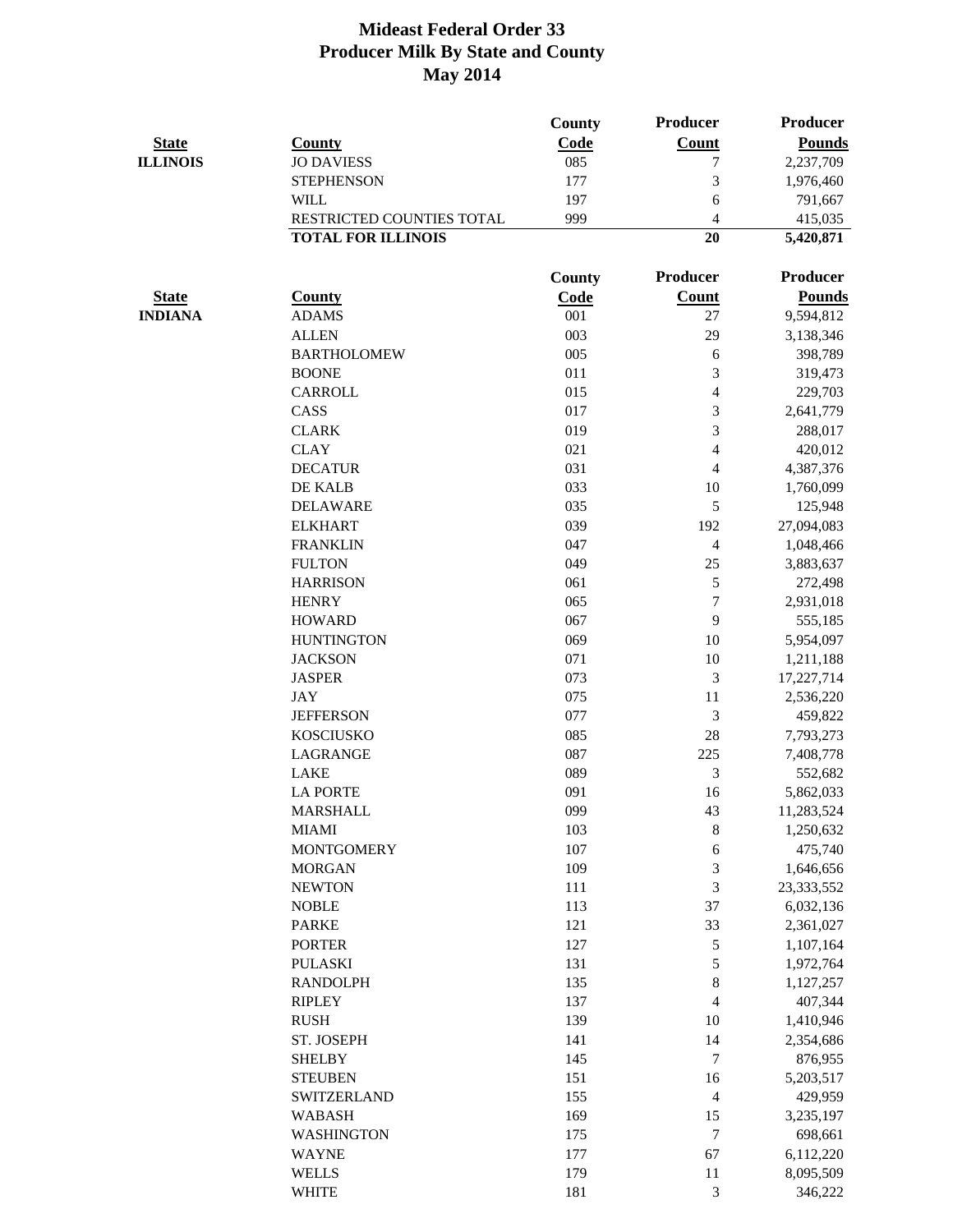|                                 |                                | <b>County</b> | Producer                 | Producer             |
|---------------------------------|--------------------------------|---------------|--------------------------|----------------------|
| <b>State</b>                    | <b>County</b>                  | Code          | <b>Count</b>             | <b>Pounds</b>        |
| <b>INDIANA</b>                  | <b>WHITLEY</b>                 | 183           | 10                       | 2,131,328            |
|                                 | RESTRICTED COUNTIES TOTAL      | 999           | 29                       | 7,866,452            |
|                                 | <b>TOTAL FOR INDIANA</b>       |               | 997                      | 197,854,496          |
|                                 |                                | County        | Producer                 | <b>Producer</b>      |
| <b>State</b>                    | <b>County</b>                  | Code          | <b>Count</b>             | <b>Pounds</b>        |
| <b>IOWA</b>                     | <b>DUBUQUE</b>                 | 061           | 8                        | 1,469,634            |
|                                 | RESTRICTED COUNTIES TOTAL      | 999           | $\overline{2}$           | 789,237              |
|                                 | <b>TOTAL FOR IOWA</b>          |               | 10                       | 2,258,871            |
|                                 |                                | <b>County</b> | Producer                 | <b>Producer</b>      |
| <b>State</b>                    | <b>County</b>                  | Code          | <b>Count</b>             | <b>Pounds</b>        |
| <b>KENTUCKY</b>                 | <b>CHRISTIAN</b>               | 047           | 8                        | 64,647               |
|                                 | <b>FLEMING</b>                 | 069           | 9                        | 667,774              |
|                                 | <b>HARRISON</b>                | 097           | 3                        | 96,091               |
|                                 | <b>MASON</b>                   | 161           | 6                        | 279,817              |
|                                 | <b>ROBERTSON</b>               | 201           | 5                        | 188,598              |
|                                 | <b>TODD</b>                    | 219           | $\overline{7}$           | 240,153              |
|                                 | <b>TRIGG</b>                   | 221           | 5                        | 34,574               |
|                                 | RESTRICTED COUNTIES TOTAL      | 999           | $\overline{7}$           | 212,390              |
|                                 | <b>TOTAL FOR KENTUCKY</b>      |               | 50                       | 1,784,044            |
|                                 |                                | County        | Producer                 | Producer             |
| <b>State</b>                    | <b>County</b>                  | Code          | <b>Count</b>             | <b>Pounds</b>        |
| <b>MARYLAND</b>                 | 1/ GARRETT                     | 023           | 36                       | 2,621,766            |
| 1/ Includes Restricted Counties | <b>TOTAL FOR MARYLAND</b>      |               | 36                       | 2,621,766            |
|                                 |                                | County        | Producer                 | <b>Producer</b>      |
| <b>State</b>                    | <b>County</b>                  | Code          | <b>Count</b>             | <b>Pounds</b>        |
| 2/ MASSACHUSETTS                | <b>RESTRICTED</b>              |               | <b>RESTRICTED</b>        | <b>RESTRICTED</b>    |
|                                 |                                | County        | Producer                 | <b>Producer</b>      |
| <b>State</b>                    | <b>County</b>                  | Code          | <b>Count</b>             | <b>Pounds</b>        |
| <b>MICHIGAN</b>                 | <b>ALCONA</b>                  | 001           | $\,8\,$                  | 1,705,361            |
|                                 | <b>ALGER</b>                   | 003           | 3                        | 125,328              |
|                                 | <b>ALLEGAN</b>                 | 005           | 70                       | 32,458,618           |
|                                 | <b>ALPENA</b>                  | 007           | 35                       | 5,484,286            |
|                                 | <b>ANTRIM</b>                  | 009           | $\overline{4}$           | 1,103,077            |
|                                 | <b>ARENAC</b>                  | 011           | $22\,$                   | 7,568,914            |
|                                 | <b>BARAGA</b>                  | 013           | $\overline{4}$           | 393,686              |
|                                 | <b>BARRY</b>                   | 015           | 32                       | 23,104,098           |
|                                 | <b>BAY</b>                     | 017           | $\overline{7}$           | 1,826,647            |
|                                 | <b>BERRIEN</b>                 | 021           | 8                        | 3,535,289            |
|                                 | <b>BRANCH</b>                  | 023           | 25                       | 4,155,295            |
|                                 | <b>CALHOUN</b>                 | 025           | 21                       | 10,677,689           |
|                                 | CASS                           | 027           | 6                        | 213,578              |
|                                 | <b>CHARLEVOIX</b>              | 029           | 5                        | 1,028,421            |
|                                 | <b>CHEBOYGAN</b>               | 031           | 5                        | 948,717              |
|                                 | <b>CHIPPEWA</b>                | 033           | 9                        | 959,363              |
|                                 | <b>CLARE</b>                   | 035           | 27                       | 2,461,193            |
|                                 | <b>CLINTON</b>                 | 037           | 63                       | 60,378,794           |
|                                 | <b>DELTA</b>                   | 041           | $\overline{7}$           |                      |
|                                 |                                | 045           |                          | 598,984              |
|                                 | <b>EATON</b>                   | 047           | 26                       | 2,804,249            |
|                                 | <b>EMMET</b><br><b>GENESEE</b> | 049           | $\overline{4}$<br>$\tau$ | 479,750<br>2,211,819 |
|                                 |                                |               |                          |                      |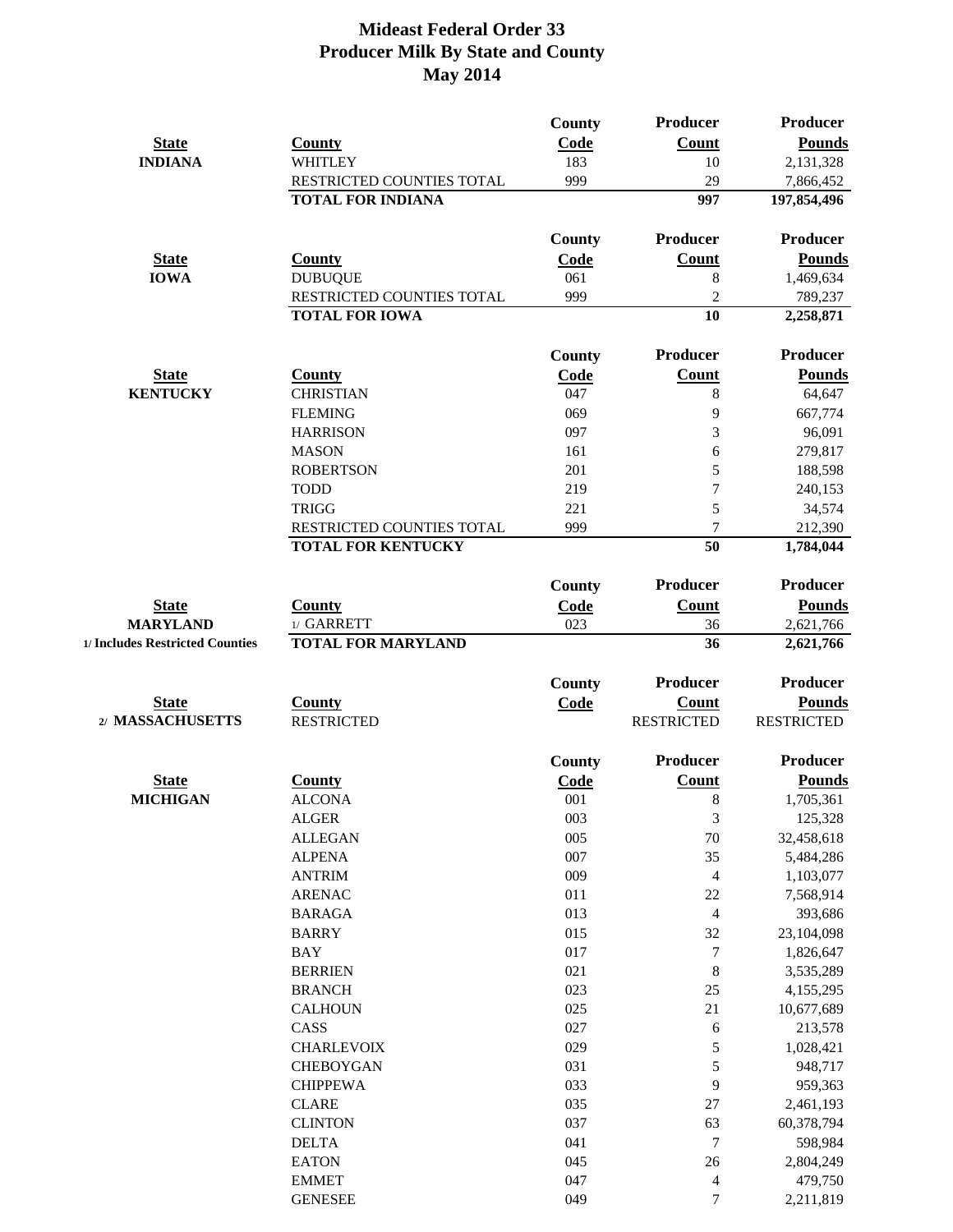|                  |                            | <b>County</b> | <b>Producer</b> | Producer        |
|------------------|----------------------------|---------------|-----------------|-----------------|
| <b>State</b>     | <b>County</b>              | Code          | <b>Count</b>    | <b>Pounds</b>   |
| <b>MICHIGAN</b>  | <b>GLADWIN</b>             | 051           | 10              | 1,293,406       |
|                  | <b>GRAND TRAVERSE</b>      | 055           | $\overline{4}$  | 276,377         |
|                  | <b>GRATIOT</b>             | 057           | 36              | 46,622,864      |
|                  | <b>HILLSDALE</b>           | 059           | 35              | 6,400,121       |
|                  | <b>HURON</b>               | 063           | 81              | 76,965,475      |
|                  | <b>INGHAM</b>              | 065           | 27              | 9,587,727       |
|                  | <b>IONIA</b>               | 067           | 52              | 35,683,682      |
|                  | <b>IOSCO</b>               | 069           | 12              | 934,210         |
|                  | <b>ISABELLA</b>            | 073           | 41              | 12,198,179      |
|                  | <b>JACKSON</b>             | 075           | 21              | 5,982,152       |
|                  | <b>KALAMAZOO</b>           | 077           | 6               | 11,880,728      |
|                  | <b>KENT</b>                | 081           | 35              | 14,947,586      |
|                  | <b>LAPEER</b>              | 087           | 29              | 3,726,639       |
|                  | <b>LEELANAU</b>            | 089           | $\overline{4}$  | 256,166         |
|                  | <b>LENAWEE</b>             | 091           | 28              | 17,826,872      |
|                  | <b>LIVINGSTON</b>          | 093           | 12              | 3,138,731       |
|                  | <b>MACKINAC</b>            | 097           | $\mathfrak{S}$  | 1,300,532       |
|                  | <b>MACOMB</b>              | 099           | 8               | 526,551         |
|                  | <b>MASON</b>               | 105           | 18              | 2,049,037       |
|                  | <b>MECOSTA</b>             | 107           | 28              | 6,597,838       |
|                  | <b>MENOMINEE</b>           | 109           | 16              | 4,976,377       |
|                  | <b>MISSAUKEE</b>           | 113           | 44              | 29,125,036      |
|                  | <b>MONROE</b>              | 115           | 5               | 766,507         |
|                  | <b>MONTCALM</b>            | 117           | 56              | 19,896,148      |
|                  | <b>MONTMORENCY</b>         | 119           | 8               | 1,444,933       |
|                  | <b>MUSKEGON</b>            | 121           | 18              | 17,833,055      |
|                  | <b>NEWAYGO</b>             | 123           | 57              | 18,083,153      |
|                  | <b>OCEANA</b>              | 127           | 9               | 941,423         |
|                  | <b>OGEMAW</b>              | 129           | 41              | 12,516,976      |
|                  | <b>OSCEOLA</b>             | 133           | 44              | 11,942,195      |
|                  | <b>OSCODA</b>              | 135           | 12              | 887,252         |
|                  | <b>OTTAWA</b>              | 139           | 64              | 53,884,461      |
|                  | PRESQUE ISLE               | 141           | $\tau$          | 1,568,627       |
|                  | <b>SAGINAW</b>             | 145           | 16              | 5,004,748       |
|                  | <b>ST. CLAIR</b>           | 147           | 13              | 2,372,347       |
|                  | ST. JOSEPH                 | 149           | 29              | 9,583,894       |
|                  | <b>SANILAC</b>             | 151           | 115             | 39,243,866      |
|                  | <b>SHIAWASSEE</b>          | 155           | 17              | 5,415,658       |
|                  | <b>TUSCOLA</b>             | 157           | 39              | 15,436,549      |
|                  | <b>VAN BUREN</b>           | 159           | 11              | 6,601,068       |
|                  | <b>WASHTENAW</b>           | 161           | 23              | 4,196,305       |
|                  | <b>WEXFORD</b>             | 165           | 12              | 657,625         |
|                  | RESTRICTED COUNTIES TOTAL  | 999           | 12              | 2,769,193       |
|                  | <b>TOTAL FOR MICHIGAN</b>  |               | 1,558           | 687, 565, 425   |
|                  |                            |               |                 |                 |
|                  |                            | <b>County</b> | <b>Producer</b> | <b>Producer</b> |
| <b>State</b>     | <b>County</b>              | <b>Code</b>   | <b>Count</b>    | <b>Pounds</b>   |
| <b>MINNESOTA</b> | <b>STEARNS</b>             | 145           | 6               | 190,481         |
|                  | <b>TODD</b>                | 153           | 5               | 17,542          |
|                  | RESTRICTED COUNTIES TOTAL  | 999           | 4               | 218,665         |
|                  | <b>TOTAL FOR MINNESOTA</b> |               | 15              | 426,688         |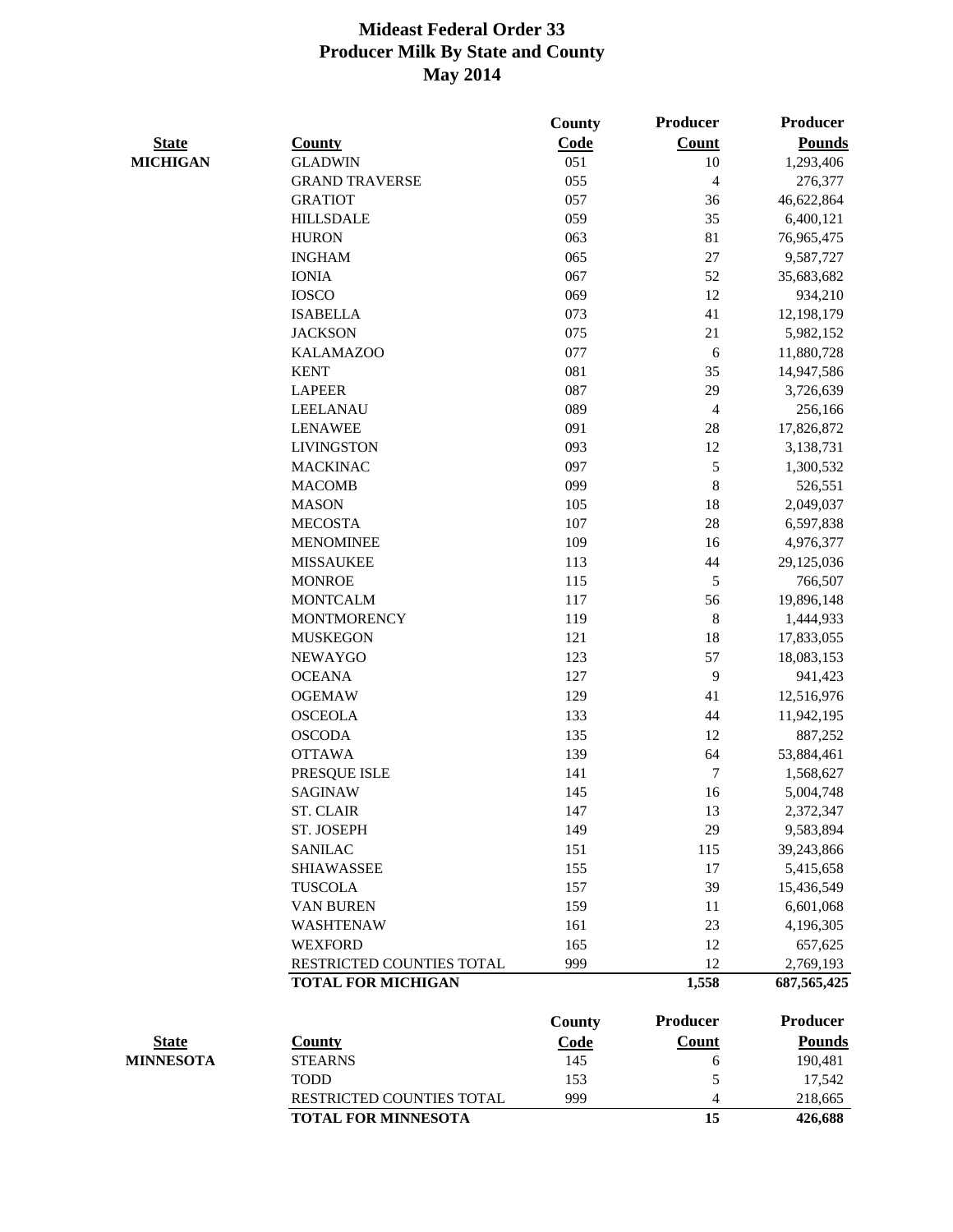|                   |                           | <b>County</b> | <b>Producer</b>          | Producer          |
|-------------------|---------------------------|---------------|--------------------------|-------------------|
| <b>State</b>      | <b>County</b>             | Code          | <b>Count</b>             | <b>Pounds</b>     |
| <b>NEW YORK</b>   | <b>CATTARAUGUS</b>        | 009           | 61                       | 18,865,101        |
|                   | <b>CHAUTAUQUA</b>         | 013           | 162                      | 28,956,500        |
|                   | <b>ERIE</b>               | 029           | 11                       | 2,984,844         |
|                   | <b>GENESEE</b>            | 037           | 5                        | 4,211,091         |
|                   | <b>LIVINGSTON</b>         | 051           | 6                        | 6,491,740         |
|                   | <b>WYOMING</b>            | 121           | 27                       | 37,884,765        |
|                   | RESTRICTED COUNTIES TOTAL | 999           | 8                        | 7,841,890         |
|                   | <b>TOTAL FOR NEW YORK</b> |               | 280                      | 107,235,931       |
|                   |                           | County        | <b>Producer</b>          | <b>Producer</b>   |
| <b>State</b>      | <b>County</b>             | <b>Code</b>   | <b>Count</b>             | <b>Pounds</b>     |
| 2/ NORTH CAROLINA | <b>RESTRICTED</b>         |               | <b>RESTRICTED</b>        | <b>RESTRICTED</b> |
|                   |                           | <b>County</b> | <b>Producer</b>          | Producer          |
| <b>State</b>      | <b>County</b>             | <b>Code</b>   | <b>Count</b>             | <b>Pounds</b>     |
| <b>OHIO</b>       | <b>ADAMS</b>              | 001           | 23                       | 1,894,507         |
|                   | <b>ALLEN</b>              | 003           | 5                        | 1,924,669         |
|                   | <b>ASHLAND</b>            | 005           | 52                       | 13,994,439        |
|                   | <b>ASHTABULA</b>          | 007           | 38                       | 6,547,649         |
|                   | <b>ATHENS</b>             | 009           | 13                       | 1,018,582         |
|                   | <b>AUGLAIZE</b>           | 011           | 44                       | 4,952,610         |
|                   | <b>BELMONT</b>            | 013           | 15                       | 1,271,078         |
|                   | <b>BROWN</b>              | 015           | 11                       | 786,488           |
|                   | <b>BUTLER</b>             | 017           | $\overline{\mathcal{L}}$ | 339,016           |
|                   | <b>CARROLL</b>            | 019           | 30                       | 2,713,036         |
|                   | <b>CHAMPAIGN</b>          | 021           | 15                       | 1,735,151         |
|                   | <b>CLARK</b>              | 023           | $\overline{\mathcal{A}}$ | 7,707,402         |
|                   | <b>CLINTON</b>            | 027           | 6                        | 515,689           |
|                   | <b>COLUMBIANA</b>         | 029           | 82                       | 14,423,007        |
|                   | <b>COSHOCTON</b>          | 031           | 28                       | 2,888,094         |
|                   | <b>CRAWFORD</b>           | 033           | 9                        | 2,605,651         |
|                   | <b>DARKE</b>              | 037           | 50                       | 12,595,502        |
|                   | <b>DEFIANCE</b>           | 039           | 12                       | 8,108,333         |
|                   | <b>DELAWARE</b>           | 041           | 4                        | 345,607           |
|                   | <b>FAIRFIELD</b>          | 045           | 9                        | 667,123           |
|                   | <b>FAYETTE</b>            | 047           | 3                        | 590,211           |
|                   | <b>FULTON</b>             | 051           | 11                       | 2,787,009         |
|                   | <b>GALLIA</b>             | 053           | $\boldsymbol{7}$         | 566,436           |
|                   | <b>GEAUGA</b>             | 055           |                          |                   |
|                   | <b>GREENE</b>             | 057           | 59                       | 5,056,231         |
|                   |                           | 059           | 6                        | 1,066,957         |
|                   | <b>GUERNSEY</b>           |               | $8\,$                    | 661,593           |
|                   | <b>HANCOCK</b>            | 063           | 3                        | 1,111,748         |
|                   | <b>HARDIN</b>             | 065           | 10                       | 13,748,680        |
|                   | <b>HARRISON</b>           | 067           | 12                       | 856,014           |
|                   | <b>HENRY</b>              | 069           | 10                       | 2,432,887         |
|                   | <b>HIGHLAND</b>           | 071           | 33                       | 2,828,553         |
|                   | <b>HOLMES</b>             | 075           | 178                      | 16,657,981        |
|                   | <b>HURON</b>              | 077           | 52                       | 6,657,107         |
|                   | <b>JACKSON</b>            | 079           | 6                        | 190,180           |
|                   | <b>JEFFERSON</b>          | 081           | $\boldsymbol{7}$         | 786,866           |
|                   | <b>KNOX</b>               | 083           | 30                       | 8,760,430         |
|                   | <b>LICKING</b>            | 089           | 13                       | 4,624,346         |
|                   | <b>LOGAN</b>              | 091           | 35                       | 4,994,491         |
|                   | <b>LORAIN</b>             | 093           | 18                       | 1,961,260         |
|                   | <b>MADISON</b>            | 097           | 13                       | 7,581,093         |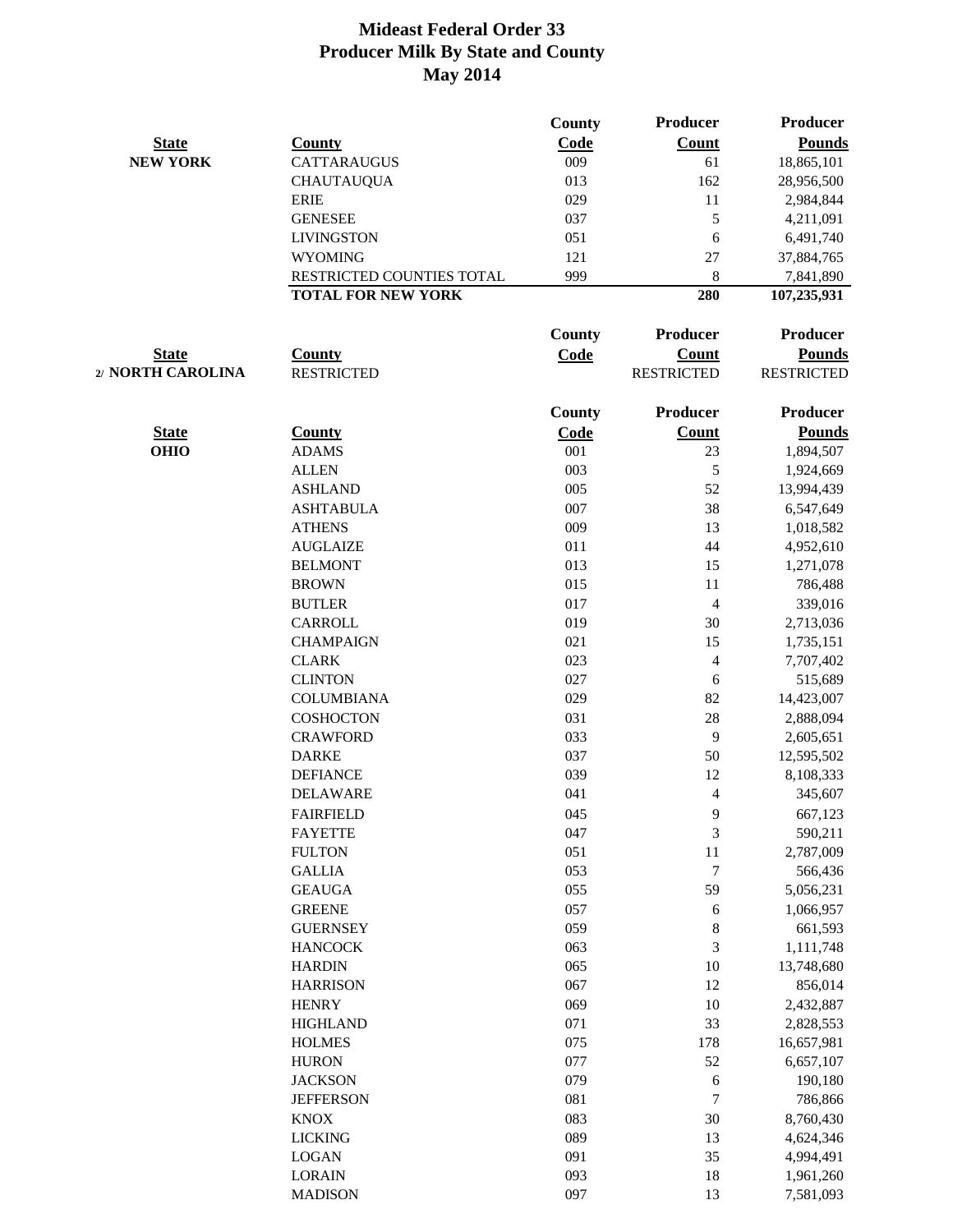|              |                                                    | <b>County</b> | <b>Producer</b>  | <b>Producer</b>          |
|--------------|----------------------------------------------------|---------------|------------------|--------------------------|
| <b>State</b> | <b>County</b>                                      | Code          | <b>Count</b>     | <b>Pounds</b>            |
| <b>OHIO</b>  | <b>MAHONING</b>                                    | 099           | 34               | 9,711,921                |
|              | <b>MARION</b>                                      | 101           | 6                | 6,929,809                |
|              | <b>MEDINA</b>                                      | 103           | 22               | 4,052,319                |
|              | <b>MEIGS</b>                                       | 105           | 6                | 700,520                  |
|              | <b>MERCER</b>                                      | 107           | 112              | 25,841,068               |
|              | <b>MIAMI</b>                                       | 109           | 10               | 1,281,857                |
|              | <b>MONROE</b>                                      | 111           | 15               | 961,520                  |
|              | <b>MORGAN</b>                                      | 115           | $\tau$           | 1,610,429                |
|              | <b>MORROW</b>                                      | 117           | $8\,$            | 2,886,847                |
|              | <b>MUSKINGUM</b>                                   | 119           | 17               | 1,400,972                |
|              | <b>PAULDING</b>                                    | 125           | 9                | 11,177,141               |
|              | <b>PERRY</b>                                       | 127           | 3                | 415,223                  |
|              | <b>PICKAWAY</b>                                    | 129           | 9                | 2,880,072                |
|              | <b>PIKE</b>                                        | 131           | 9                | 842,184                  |
|              | <b>PORTAGE</b>                                     | 133           | 15               | 3,302,640                |
|              | <b>PREBLE</b>                                      | 135           | 10               | 1,318,833                |
|              | <b>PUTNAM</b>                                      | 137           | 13               | 3,588,350                |
|              | <b>RICHLAND</b>                                    | 139           | 107              | 12,326,592               |
|              | <b>ROSS</b>                                        | 141           | 9                | 639,729                  |
|              | <b>SANDUSKY</b>                                    | 143           | $\boldsymbol{7}$ | 527,641                  |
|              | <b>SCIOTO</b>                                      | 145           | 3                | 356,309                  |
|              | <b>SENECA</b>                                      | 147           | $\overline{7}$   | 933,229                  |
|              | <b>SHELBY</b>                                      | 149           | 49               | 6,851,688                |
|              | <b>STARK</b>                                       | 151           | 79               | 17,021,528               |
|              | <b>TRUMBULL</b>                                    | 155           | 30               | 4,719,730                |
|              | TUSCARAWAS                                         | 157           | 120              | 8,977,747                |
|              | <b>UNION</b>                                       | 159           | 8                | 1,001,462                |
|              | <b>VAN WERT</b>                                    | 161           | 9                | 2,398,886                |
|              | <b>WASHINGTON</b>                                  | 167           | 18               |                          |
|              | <b>WAYNE</b>                                       |               |                  | 3,108,304                |
|              |                                                    | 169           | 249              | 58,344,038               |
|              | <b>WILLIAMS</b>                                    | 171           | 5<br>5           | 8,490,299                |
|              | <b>WOOD</b>                                        | 173           |                  | 5,148,014                |
|              | <b>WYANDOT</b>                                     | 175           | $\tau$           | 840,842                  |
|              | RESTRICTED COUNTIES TOTAL<br><b>TOTAL FOR OHIO</b> | 999           | 16<br>2,001      | 1,747,394<br>383,288,843 |
|              |                                                    |               |                  |                          |
|              |                                                    | <b>County</b> | Producer         | <b>Producer</b>          |
| <b>State</b> | <b>County</b>                                      | <b>Code</b>   | <b>Count</b>     | <b>Pounds</b>            |
| PENNSYLVANIA | <b>ARMSTRONG</b>                                   | 005           | 29               | 4,155,204                |
|              | <b>BEAVER</b>                                      | 007           | 27               | 2,106,905                |
|              | <b>BEDFORD</b>                                     | 009           | 5                | 368,766                  |
|              | <b>BLAIR</b>                                       | 013           | 15               | 2,760,284                |
|              | <b>BRADFORD</b>                                    | 015           | 28               | 629,687                  |
|              | <b>BUTLER</b>                                      | 019           | 33               | 3,966,488                |
|              | <b>CAMBRIA</b>                                     | 021           | 9                | 1,515,279                |
|              | <b>CENTRE</b>                                      | 027           | 16               | 586,190                  |
|              | <b>CLARION</b>                                     | 031           | 27               | 3,403,369                |
|              | <b>CLEARFIELD</b>                                  | 033           | 14               | 1,051,038                |
|              | <b>CLINTON</b>                                     | 035           | 15               | 1,600,586                |
|              | <b>CRAWFORD</b>                                    | 039           | 143              | 20,863,440               |
|              | <b>ELK</b>                                         | 047           | $\, 8$           | 617,404                  |
|              | <b>ERIE</b>                                        | 049           | 71               | 6,164,823                |
|              | <b>FAYETTE</b>                                     | 051           | 27               | 3,339,124                |
|              | <b>FOREST</b>                                      | 053           | 3                | 185,497                  |
|              | <b>HUNTINGDON</b>                                  | 061           | 12               | 9,245,386                |
|              |                                                    |               |                  |                          |